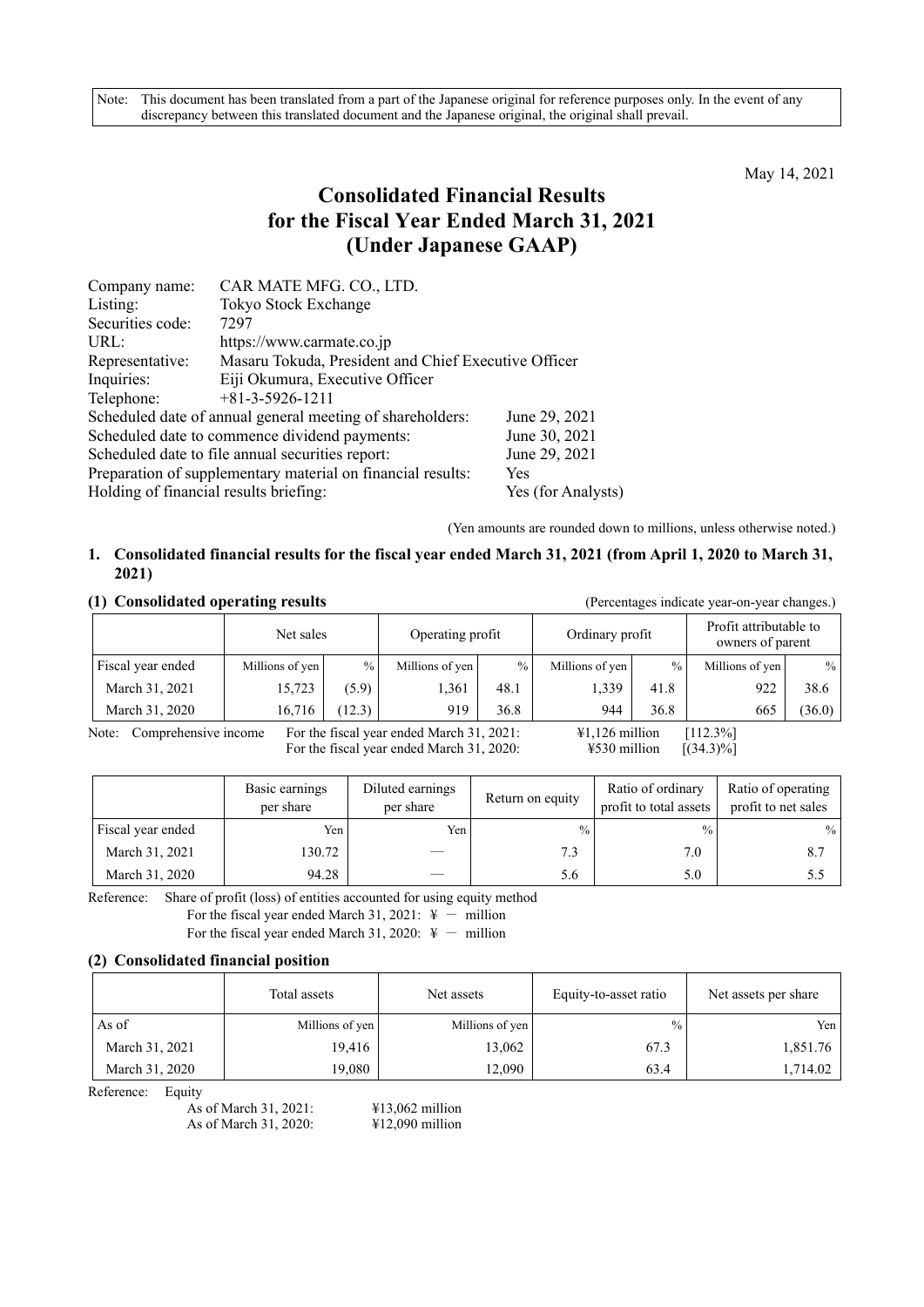## **(3) Consolidated cash flows**

|                   | Cash flows from<br>operating activities | Cash flows from<br>investing activities | Cash flows from<br>financing activities | Cash and cash<br>equivalents at end of<br>period |
|-------------------|-----------------------------------------|-----------------------------------------|-----------------------------------------|--------------------------------------------------|
| Fiscal year ended | Millions of yen                         | Millions of yen                         | Millions of yen                         | Millions of yen                                  |
| March 31, 2021    | 1,096                                   | (273)                                   | (272)                                   | 9,823                                            |
| March 31, 2020    | 1,340                                   | (188)                                   | (297)                                   | 9,265                                            |

## **2. Cash dividends**

|                                                    |                      |                       | Annual dividends per share |                    |       | Total cash           |                                | Ratio of                                     |
|----------------------------------------------------|----------------------|-----------------------|----------------------------|--------------------|-------|----------------------|--------------------------------|----------------------------------------------|
|                                                    | First<br>quarter-end | Second<br>quarter-end | Third<br>quarter-end       | Fiscal<br>year-end | Total | dividends<br>(Total) | Payout ratio<br>(Consolidated) | dividends to<br>net assets<br>(Consolidated) |
|                                                    | Yen                  | Yen                   | Yen                        | Yen                | Yen   | Millions of yen      | $\frac{0}{0}$                  | $\%$                                         |
| Fiscal year ended<br>March 31, 2020                |                      | 10.00                 |                            | 12.00              | 22.00 | 155                  | 23.3                           | 1.3                                          |
| Fiscal year ended<br>March 31, 2021                |                      | 10.00                 |                            | 20.00              | 30.00 | 211                  | 22.9                           | 1.6                                          |
| Fiscal year ending<br>March 31, 2022<br>(Forecast) |                      | 15.00                 |                            | 15.00              | 30.00 |                      | 24.6                           |                                              |

## **3**. **Earnings Forecast of Consolidated Financial Results for Fiscal Year Ending March 31, 2022**(**From April 1, 2021 to March 31, 2022**)

(Percentages indicate changes from the previous year)

|           | Net sales          |               | Operating profit   |               | Ordinary profit    |               | Profit attributable to<br>owners of parent |       | Earnings per<br>share |
|-----------|--------------------|---------------|--------------------|---------------|--------------------|---------------|--------------------------------------------|-------|-----------------------|
|           | Millions of<br>ven | $\frac{0}{0}$ | Millions of<br>yen | $\frac{0}{0}$ | Millions of<br>ven | $\frac{0}{0}$ | Millions of<br>yen                         | $\%$  | yen                   |
| Full-year | 16.324             | 3.8           | .369               | 0.6           | 1.345              | 0.5           | 861                                        | (6.6) | 122.15                |

## **\* Notes**

- (1) Changes in significant subsidiaries during the period (changes in specified subsidiaries resulting in the change in scope of consolidation): None
- (2) Changes in accounting policies, changes in accounting estimates, and restatement
	- (i) Changes in accounting policies due to revisions to accounting standards and other regulations: None
	- (ii) Changes in accounting policies due to other reasons: None
	- (iii) Changes in accounting estimates: None
	- (iv) Restatement: None
- (3) Number of issued shares (common shares)
	- (i) Total number of issued shares at the end of the period (including treasury shares)

| As of March $31, 2021$ | 7,928,885 shares |
|------------------------|------------------|
| As of March 31, 2020   | 7,928,885 shares |

(ii) Number of treasury shares at the end of the period

| As of March $31, 2021$ | 874,783 shares I |
|------------------------|------------------|
| As of March 31, 2020   | 874,727 shares   |

## (iii) Average number of shares outstanding during the period

| Fiscal year ended March 31, 2021 | $7,054,103$ shares |
|----------------------------------|--------------------|
| Fiscal year ended March 31, 2020 | 7,054,195 shares   |